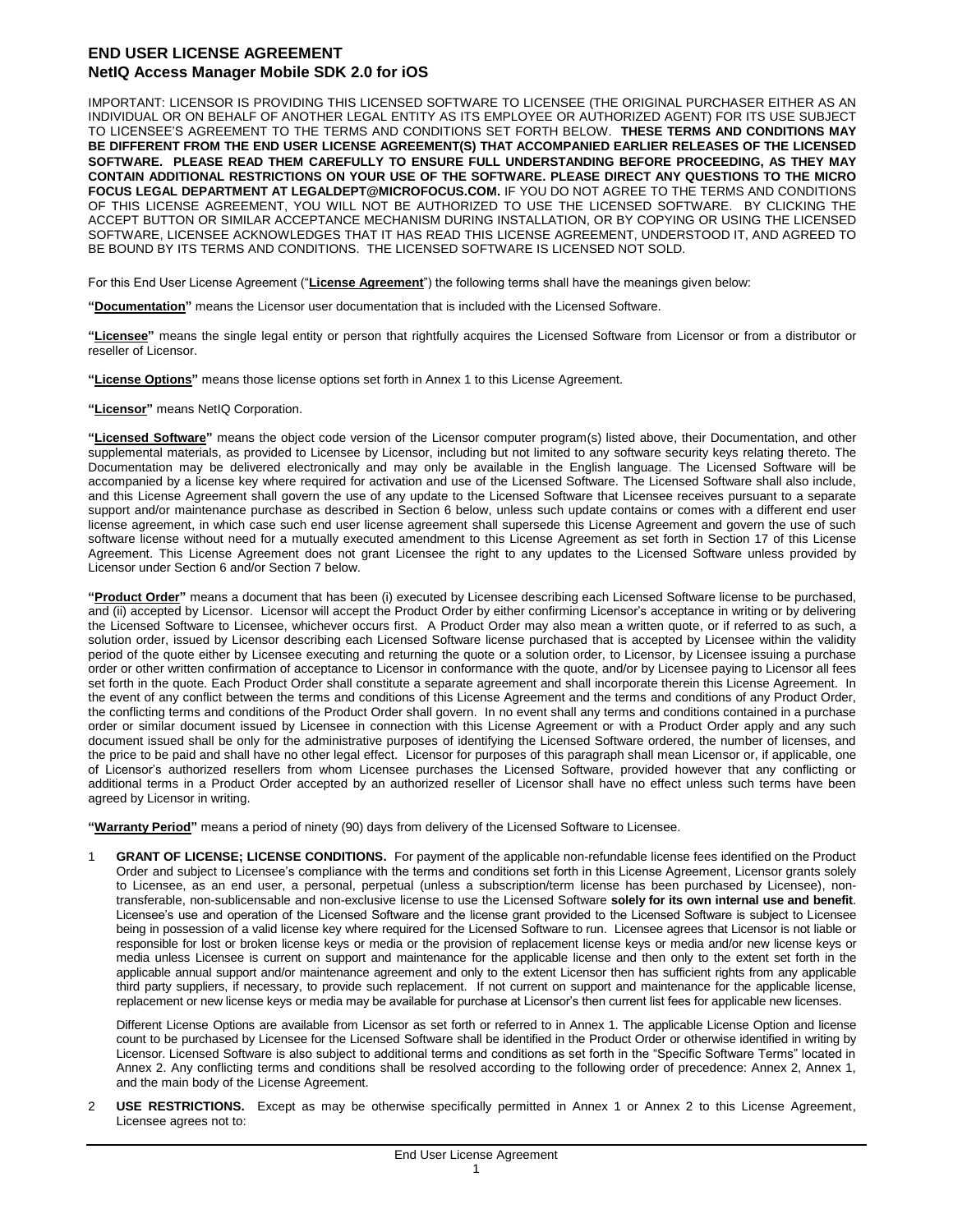- 2.1 Copy and/or distribute the Licensed Software, in whole or in part, for internal use without paying Licensor the applicable additional fees required by Licensor, except (i) for making a reasonable number of archival back-up copies; or (ii) as expressly authorized by Licensor in writing; or (iii) for making a reasonable number of copies of the Documentation supplied to Licensee by Licensor in electronic form. Licensee shall reproduce and affix all copyright and other proprietary rights notices appearing in or on the Licensed Software, including notices of all third party suppliers.
- 2.2 Use the Licensed Software for timesharing, facilities management, outsourcing, hosting, service bureau use, or for providing other application service (ASP) or data processing services to third parties or for like purposes.
- 2.3 Modify the Licensed Software or provide any person with the means to do the same.
- 2.4 Create derivative works of the Licensed Software, or translate, disassemble, recompile or reverse engineer the Licensed Software or attempt to do so (except to the extent applicable law specifically permits such activity).
- 2.5 Alter, destroy, or otherwise remove any proprietary notices or labels on or embedded within the Licensed Software or Documentation.
- 2.6 Use the Licensed Software in a manner other than as specifically permitted in this License Agreement.
- 3 **AUDITS**. Licensor or an Auditor (as defined below) has the right to verify Licensee's compliance with this License Agreement (and please see Micro Focus License Compliance Charter - http://supportline.microfocus.com/licensing/licVerification.aspx). Licensee agrees to:

A. Implement internal safeguards to prevent any unauthorized copying, distribution, installation, or use of, or access to, the Licensed Software and associated support and maintenance, or breach of the terms or conditions of this License Agreement;

Take all necessary steps to destroy or erase all Licensed Software codes, programs and other proprietary information before disposing of any media containing the Licensed Software;

C. Keep records sufficient to certify Licensee's compliance with this License Agreement including serial numbers and license keys of the Licensed Software, hypervisor logs where applicable, and the location, model (including quantity and type of processor) and serial number of all machines on which the Licensed Software is installed or from which the Licensed Software is accessed, and the names (including corporate entity) and number of users that are accessing the Licensed Software, and, upon request of Licensor, provide and certify metrics and/or reports based upon such records and account for, among other things, numbers of copies (by product and version) and network architectures as they may reasonably relate to Licensee's licensing and deployment of the Licensed Software and associated support and maintenance;

D. Upon Licensor's request, Licensee shall furnish Licensor or an independent auditor chosen at Licensor's sole discretion ("Auditor"), within seven (7) days of the request, with a completed questionnaire provided by Licensor or the Auditor, and with a written statement, in a format required by Licensor, signed by a director of Licensee, certifying the accuracy of any information provided;

E. Allow a Licensor representative or an Auditor to inspect and audit Licensee's computers and records, during Licensee's normal business hours, for compliance with the licensing terms for Licensor's software products and associated maintenance. Upon Licensor's (and Auditor's if applicable) presentation of their signed written confidentiality statement form, Licensee shall fully cooperate with such audit and provide any necessary assistance and access to records and computers; and

F. In the event that Licensee has or at any time has had unlicensed installation, use of, or access to the Licensed Software or has otherwise breached the license granted (a "Non-Compliance"), without prejudice to any other rights or remedies Licensor may have, including without limitation injunctive relief, Licensee shall, within thirty (30) days, purchase sufficient licenses and or subscriptions and associated support and maintenance to cure the Non-Compliance, without benefit of any otherwise applicable discount, by paying Licensor's current (as of the date of such additional purchase) list license fees and 12-month support and maintenance fees to Licensor for such additional licenses, plus Licensor's current (as of the date of such additional purchase) list term license and support and maintenance fees and interest (compounded at 1.5% monthly or the maximum rate permitted by applicable law if lower) for such additional licenses for the time period from the commencement of the Non-Compliance until payment of the aforementioned fees. The aforementioned interest shall be payable even if an invoice was not issued at the time the Non-Compliance commenced. If a material license shortfall of 5% or more is found, Licensee shall also reimburse Licensor for the reasonable cost of such audit in addition to other amounts due. The obligations in this Section 3 shall apply to both Licensee's Non-Compliance and any third party's Non-Compliance.

- **DOCUMENTATION.** One (1) electronic copy of Licensor's standard Documentation, describing Licensor's recommended use and application of the Licensed Software, will be furnished or made available on Licensor's website free of additional charge to Licensee by Licensor with the Licensed Software. Printed copies of any Documentation may be available for purchase from Licensor or its authorized distributors. Additional copies of standard Documentation may be available on Licensor's website.
- 5 **TERM OF LICENSE**. This License Agreement and Licensee's license for the Licensed Software is perpetual, unless a subscription/term license has been purchased by Licensee (in which case the term of the license shall be as set forth in the Product Order, specified in Annex 1 or Annex 2, or as otherwise agreed in writing between the Licensee and Licensor), and is subject to earlier termination as provided in this Section 5. If Licensee has purchased a subscription/term license, Licensee's license to the Licensed Software shall automatically terminate upon expiry of such subscription/term. Licensor may terminate this License Agreement and Licensee's license to the Licensed Software immediately by giving Licensee written notice of termination in the event that either (i) Licensee breaches any term or condition of this License Agreement and Licensee has failed to remedy such breach within ten (10) days of the date of notice from Licensor to Licensee or (ii) Licensee is wound up, has a receiver appointed or has applied for or enters into liquidation or bankruptcy or analogous process or processes. Termination shall be without prejudice to any other rights or remedies Licensor may have. In the event of any termination Licensee will have no right to keep, access, or use the Licensed Software or any copy of the Licensed Software for any purpose and Licensee shall destroy and erase all copies of such Licensed Software in its possession or control, and forward written certification to Licensor that all such copies of Licensed Software have been destroyed or erased. Termination shall not entitle the Licensee to any refund or reimbursement of any kind of previously paid fees. The rights and obligations of the parties contained in Sections 3, 8, 9, 10, 11, 12, and 13, and other sections that by their nature are intended to survive, will survive the termination or expiration of this License Agreement.
- 6 **SUPPORT AND MAINTENANCE**. Where Licensee purchases support and/or maintenance services, Licensee's initial support and/or maintenance term will begin upon delivery to Licensee of the Licensed Software and continue for one (1) year thereafter (or the length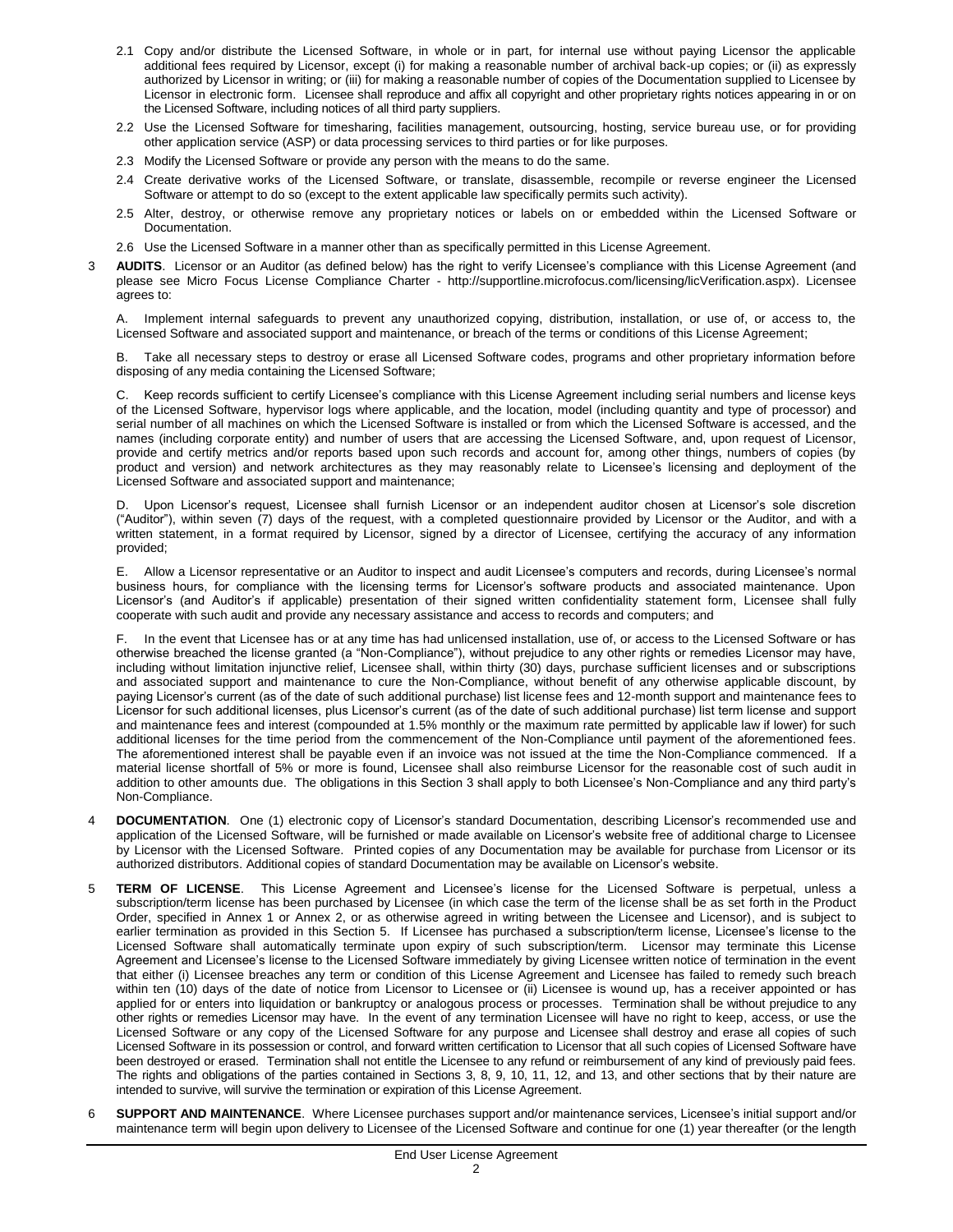of the term if less than a year for any subscription/term license) unless otherwise specified in the applicable annual support and/or maintenance agreement, Product Order, or other written agreement executed between Licensor and Licensee. Where Licensee purchases support and/or maintenance for any Licensed Software, Licensee hereby agrees that it shall purchase such support and/or maintenance services for all of Licensee's licensed units of such Licensed Software product. Support and/or maintenance services provided by Licensor will be subject to Licensor's then current applicable standard annual support and/or maintenance agreement unless otherwise agreed by the parties in writing.

- LIMITED WARRANTY. Licensor warrants for the Warranty Period (i) that if the Licensed Software is supplied via media, then the media will be free from defects in materials or workmanship under normal use and (ii) that the copy of the Licensed Software delivered to Licensee conforms in all material respects to the Documentation. As the sole and exclusive remedy for not meeting part (i) of the above warranty, Licensor's sole obligation shall be to repair or replace free of charge any defective media on which the Licensed Software is delivered if the media is returned to Licensor by Licensee during the Warranty Period. As the sole and exclusive remedy for not meeting part (ii) of the above warranty, Licensor shall repair or replace the Licensed Software free of charge so that it conforms with the warranty or, if Licensor reasonably determines that such remedy is not economically or technically feasible, Licensee shall be entitled to a full refund of the license fee and any maintenance fee paid by Licensee with respect to that particular Licensed Software. Upon such refund Licensee's license to use such Licensed Software will terminate. The warranty set forth in this Section 7 shall not apply if the defect in the Licensed Software is the result of: (a) the Licensed Software not being used in accordance with the Documentation, this License Agreement or with the platform(s) for which the Licensed Software has been designed and licensed by Licensor; or (b) the Licensed Software having been altered, modified or converted by Licensee or any third party except as may be specified in the Documentation; or (c) the malfunctioning of Licensee's equipment; or (d) accident or abuse; or (e) service by any unauthorized person; or (f) other software used by Licensee which has not been provided by Licensor or for which the Licensed Software is not designed and licensed for operation; or (g) Third Party Software (as defined herein); or (h) any other cause occurring after initial delivery of the media to Licensee unless caused directly by Licensor. The foregoing states the complete and entire remedies that Licensee has under this warranty. Licensor shall have no responsibility for any warranty claims made outside of the Warranty Period. The foregoing warranty shall not apply to any free-of-charge Licensed Software including updates, though issues with such software may be eligible for support under applicable support terms and conditions.
- 8 **DISCLAIMER OF WARRANTY**. The Licensed Software cannot be tested in every possible operating environment, therefore Licensor does not warrant that the functions contained in the Licensed Software will meet Licensee's requirements, that operation of the Licensed Software will be uninterrupted, or that the Licensed Software is error free. EXCEPT AS SET FORTH HEREIN AND TO THE EXTENT PERMITTED BY LAW, ALL OTHER WARRANTIES, EXPRESSED OR IMPLIED, STATUTORY OR OTHERWISE, INCLUDING, BUT NOT LIMITED TO, IMPLIED WARRANTIES OF MERCHANTABILITY, QUALITY AND FITNESS FOR A PARTICULAR PURPOSE, ARE EXCLUDED ON THE PART OF LICENSOR AND ITS THIRD-PARTY SUPPLIERS. Licensee acknowledges that Licensee is responsible for the selection of the Licensed Software to achieve Licensee's intended results and for the installation and/or use of, and results obtained from, the Licensed Software.
- 9 **LIMITATION OF LIABILITY**. ANY LIABILITY OF LICENSOR SHALL BE LIMITED IN THE AGGREGATE TO THE AMOUNTS PAID BY LICENSEE FOR THE LICENSED SOFTWARE GIVING RISE TO THE APPLICABLE CLAIM. THIS LIMITATION APPLIES TO ALL CAUSES OF ACTION, INCLUDING WITHOUT LIMITATION BREACH OF CONTRACT, BREACH OF WARRANTY, NEGLIGENCE, STRICT LIABILITY, MISREPRESENTATION AND OTHER TORTS. IN NO EVENT SHALL LICENSOR BE LIABLE FOR ANY INDIRECT, SPECIAL, INCIDENTAL, CONSEQUENTIAL, PUNITIVE OR SIMILAR DAMAGES NOR FOR ANY LOSS OF PROFITS, CONTRACTS, DATA, OR PROGRAMS, OR THE COST OF RECOVERING SUCH DATA OR PROGRAMS, EVEN IF INFORMED OF THE POSSIBILITY OF SUCH DAMAGES IN ADVANCE. LICENSOR'S LIMITATIONS OF LIABILITY ARE NOT CUMULATIVE. LICENSEE'S REMEDIES IN THIS LICENSE AGREEMENT ARE LICENSEE'S EXCLUSIVE REMEDIES*.*

NONE OF LICENSOR'S THIRD-PARTY SUPPLIERS SHALL BE LIABLE FOR ANY INJURY, LOSS OR DAMAGE, WHETHER DIRECT, INDIRECT, SPECIAL, INCIDENTAL OR CONSEQUENTIAL NOR FOR ANY LOSS OF PROFITS, CONTRACTS, DATA, OR PROGRAMS, OR THE COST OF RECOVERING SUCH DATA OR PROGRAMS, EVEN IF INFORMED OF THE POSSIBILITY OF SUCH DAMAGES IN ADVANCE.

LICENSEE AGREES THAT, IN ENTERING INTO THIS LICENSE AGREEMENT, EITHER IT DID NOT RELY ON ANY REPRESENTATIONS (WHETHER WRITTEN OR ORAL) OF ANY KIND OTHER THAN THOSE EXPRESSLY SET OUT IN THIS LICENSE AGREEMENT, OR IF IT DID RELY ON ANY REPRESENTATIONS, THAT IT SHALL HAVE NO REMEDY AGAINST LICENSOR IN RESPECT OF SUCH REPRESENTATIONS.

LICENSEE FURTHER ACKNOWLEDGES THAT THE LIMITATIONS OF LIABILITY IN THIS SECTION ARE AN ESSENTIAL ELEMENT OF THIS LICENSE AGREEMENT AND THAT, IN THE ABSENCE OF SUCH LIMITATIONS, THE PRICING AND OTHER TERMS AND CONDITIONS SET FORTH HEREIN WOULD BE SUBSTANTIALLY DIFFERENT.

NEITHER THIS LICENSE AGREEMENT NOR ANYTHING IN THIS SECTION 9 SHALL EXCLUDE OR RESTRICT THE LIABILITY OF LICENSOR OR ITS THIRD-PARTY SUPPLIERS TO ANY EXTENT NOT PERMITTED BY LAW.

- 10 **HIGH-RISK USES**. The Licensed Software is not fault tolerant, nor designed, manufactured or intended for use in hazardous environments requiring fail-safe performance (including, without limitation, the operation of nuclear facilities, aircraft navigation or communication systems, air traffic control, direct life support machines, or weapons systems) in which failure of the Licensed Software could lead directly or indirectly to death, personal injury or severe physical or environmental damage. Licensor and its suppliers shall have no liability for any use of the Licensed Software in any high-risk situations.
- 11 **OWNERSHIP**. Licensor (or its affiliates) and where applicable Licensor's third party suppliers have and will retain all ownership rights to the Licensed Software, together with any complete or partial copies thereof. Such ownership rights include without limitation all patent rights, copyrights, trademarks, trade secrets, service marks, related goodwill, and confidential and proprietary information relating thereto. This License Agreement does not convey any proprietary interest to Licensee with respect to the Licensed Software other than the license specified herein.
- 12 **THIRD PARTY SOFTWARE AND COMPONENTS**. The Licensed Software may come with and/or require certain named third party software programs that Licensee shall license directly from the third party subject to such third party's terms and conditions (for example Adobe Acrobat or Microsoft Internet Explorer) ("Third Party Software"). Any Third Party Software is provided by the licensor of the Third Party Software solely under a direct license between such third party and Licensee under such third party's terms and conditions. Therefore the obligations, duties and rights of Licensor and Licensee under this License Agreement do not apply to such Third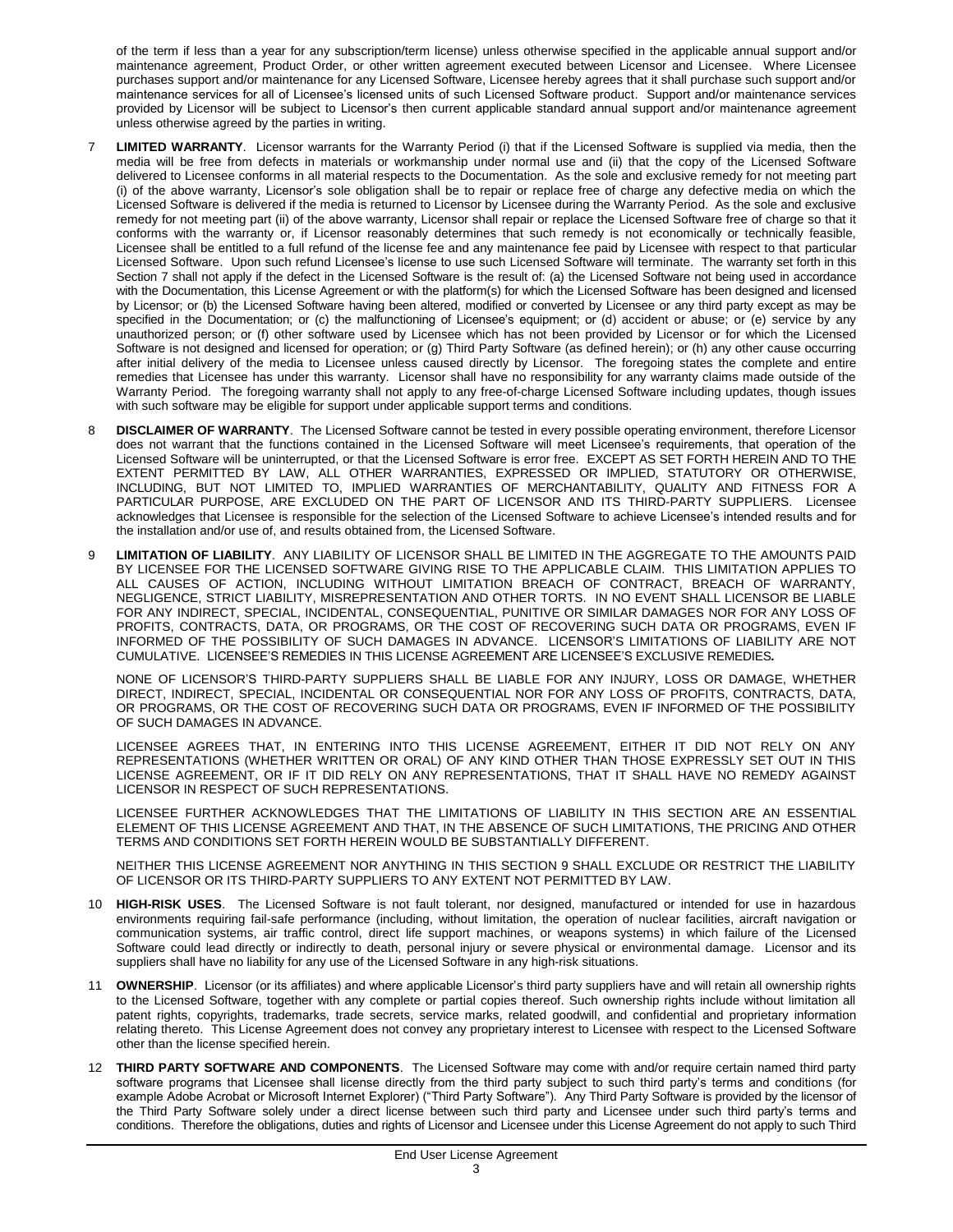Party Software. Additionally, Licensor has embedded in some Licensed Software certain run time or other elements provided by third party suppliers to Licensor ("Third Party Components"). Such Third Party Components may also be loaded on the Licensed Software media. Third Party Components are licensed to Licensee pursuant to this License Agreement. Third Party Components may also include open source software, details of which (where applicable) may be found (i) in a file accompanying the applicable Licensed Software or (ii) in the applicable Documentation. Licensee may only access Third Party Components of the Licensed Software in the course of using the Licensed Software. Licensee may not make or attempt any direct access to any such Third Party Components other than with the Licensed Software. All limitations, restrictions and obligations applicable to the Licensed Software set forth in this License Agreement shall apply to Licensee's use of the Third Party Components. The Third Party Software and Third Party Components are the property of its respective third party supplier to Licensor. Such third party suppliers own all copies of the Third Party Software and Third Party Components, however made. Licensee agrees not to contest the ownership of the Third Party Software and Third Party Components nor use any trademark or service mark belonging to such third party suppliers. Licensee agrees that such third party suppliers are intended third party beneficiaries of all terms and conditions of this License Agreement intended to protect intellectual property rights in the Licensed Software (including the Third Party Components) and limit certain uses thereof. Nothing in this License Agreement shall restrict, limit or otherwise affect any rights or obligations Licensee may have, or conditions to which Licensee may be subject, under any applicable open source licenses to any open source code contained in the Licensed Software.

- 13 **NOTICE TO U.S. GOVERNMENT END USERS**. The Licensed Software and Documentation are deemed to be "Commercial Items," as defined at 48 C.F.R. §2.101, consisting of "Commercial Computer Software" and "Commercial Computer Software Documentation," as such terms are used in 48 C.F.R. §12.212 or 48 C.F.R. §227.7207, as applicable. Consistent with such sections, the Licensed Software and Documentation are licensed to U.S. Government end users (i) only as Commercial Items, and (ii) with only those rights as are granted pursuant to this License Agreement. Manufacturer is Micro Focus (US), Inc., 700 King Farm Blvd., Suite 125, Rockville, MD 20850 as or on behalf of Licensor.
- 14 **LICENSE FEES AND PAYMENT TERMS**. Licensee agrees to pay the applicable end user license fees for the Licensed Software within thirty (30) days of the date of invoice or such other date as agreed in writing by the parties. End user license fees are nonrefundable except as provided in Section 7 above, or in the Specific Software Terms below, and shall be paid without deduction, including without limitation, of any withholding tax. End user license fees are exclusive of any applicable transportation charges, value added and other applicable taxes and duties and all such amounts shall be paid or reimbursed by Licensee. Outstanding pastdue amounts shall accrue interest at the rate of 1.5% per month compounded or, if lower, the maximum rate allowed by applicable law. Licensee shall be liable for any such interest and all related collection costs, whether or not an action has been filed. Licensor may decline to enter into any additional Product Orders if any such past-due balance, interest and collection costs are not paid.
- 15 **RELATED SERVICES**. Licensee shall be responsible for obtaining and installing all proper hardware and support software (including operating systems) and for proper installation and implementation of and training concerning the Licensed Software. In the event that Licensee retains Licensor to perform any services with respect to the Licensed Software (for example: installation, implementation, maintenance, consulting and/or training services), Licensee and Licensor agree that such services shall be subject to Licensor's then current standard terms, conditions and rates for such services unless otherwise agreed in writing by Licensor.
- 16 **PRIVACY**. If the Licensed Software contains features that may allow Licensee to collect data from, control and/or monitor computers running the Licensed Software deployed by Licensee without notice to or knowledge by users of the Licensed Software, then: (i) Licensee is solely responsible for, and assumes all liability with respect to, the collection of data with respect to its users of the Licensed Software including, without limitation, notifying such users and complying with all data collection, privacy and other regulations, laws, industry standards and rights of others applicable to any such activity; and (ii) Licensee shall indemnify and hold Licensor harmless from and against any damages, claims, losses, settlements, attorneys' fees, legal fees and court costs and other expenses related to any such activities or any claims in connection therewith. To the extent permitted by law, by entering into this License Agreement, Licensee hereby expressly consents to (i) Licensor sending information to Licensee from time to time advertising the various products that Licensor provides, whether or not such products are provided under this License Agreement; (ii) the use of Licensee's name in Licensor customer lists, promotional materials and/or press releases; and (iii) the collection and use by Licensor of information about the computer system on which the Licensed Software is installed (e.g. product version, serial number) for internal security and licensing purposes; Licensor does not use this information to identify individuals utilizing such software.
- 17 **MISCELLANEOUS**. Licensor may assign this License Agreement (in whole or in part) to any member of Licensor's group of companies or to a purchaser of the intellectual property rights in the Licensed Software, but otherwise neither this License Agreement nor any rights hereunder may be assigned (any change of control merger, sale or other transfer of all, or substantially all, of the assets of Licensee shall be included in the meaning of an assignment) nor duties delegated by either party, and any attempt to do so will be void.

If Licensee acquires the Licensed Software in North America, the laws of the state of Utah govern this License Agreement and the licenses granted hereunder and the parties hereto consent and agree that they shall be subject to the exclusive jurisdiction of the State and/or Federal courts sitting in the State of Utah in any action based on this License Agreement or concerning the licenses granted, or the products licensed, hereunder. Each party waives any right it may have to object to such venue, including objections based on personal jurisdiction or forum non conveniens (inconvenient forum). The parties agree that the Uniform Computer Information Transaction Act or any version thereof, adopted by any state, in any form ("UCITA"), shall not apply to this License Agreement. To the extent that UCITA is applicable, the parties hereby opt out of the applicability of UCITA pursuant to the opt-out provision(s) contained therein. If Licensee acquires the Licensed Software in France, Germany or Japan, this License Agreement is governed by the laws of the country in which Licensee acquired the Licensed Software. In the rest of the world the laws of England govern this License Agreement. The aforesaid applicable law shall apply without regard to conflicts of laws provisions thereof, and without regard to the United Nations Convention on the International Sale of Goods. Other than for North American transactions, this License Agreement, the licenses granted hereunder, and the parties hereto, shall be subject to the exclusive jurisdiction of the courts of the country determining the applicable law as aforesaid. In the event of a dispute, the prevailing party shall have the right to collect from the other party its reasonable costs and necessary disbursements and attorneys' fees incurred in enforcing this License Agreement.

This License Agreement is in addition subject to any United States, United Kingdom or European Union laws, regulations and other restrictions regarding export or re-export of computer software and technology. Licensee agrees not to export or re-export any Licensed Software or derivative thereof in contradiction to any such applicable restriction. In particular but without limitation, Licensee acknowledges that Licensor's products and/or technology are subject to the U.S. Export Administration Regulations (the "EAR") and